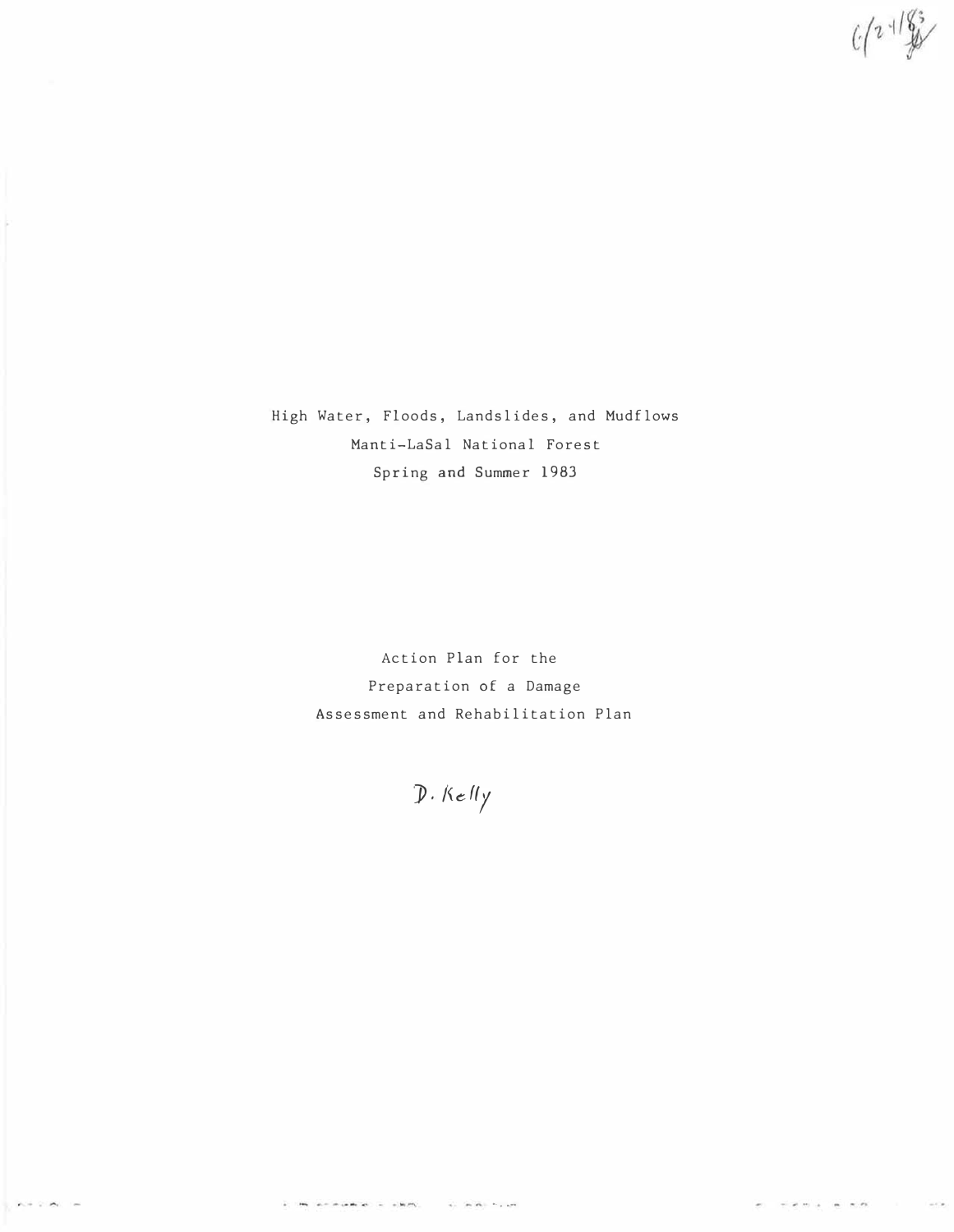#### I. Background Situation Statement

During the Spring of 1983, the Thistle Landslide in told andslides were probot<br>of snow pack and the area with unust us that our predictions of wet conditions and many landslides were probably true. 1982 was a relatively wet year in terms of snow pack and total precipitation. The relatively heavy fall rains left the area with unusually wet soil mantles which were covered by record snowpacks. The cool spring weather of 1983 added to these snowpacks and delayed melt. In the last two weeks of May, the weather turned warm and then hot.

The record moisture conditions combined with dipping bedrock and historic geologic instability to lubricate and release numerous landslides. All of these factors created uncounted landslides on the west face of the Wasatch Plateau and on Northwestern exposures throughout the Manti Division of the Manti-LaSal National Forest.

#### II. Summary of Known Incidents

High stream flows have also caused severe damage in portions of the San Pitch Division and on the Moab Ranger District.

One small reservoir high in the Muddy Creek Drainage was over-topped on Sunday, June 19, 1983, and about 50 acre feet of water was released as the dam washed out.

Twin Lakes Reservoir in Twelve Mile Canyon above the small agricultural community of Mayfield was breached by engineers to give a controlled release of acre feet of water on June 16, 1983, just 5 days before the reservoir was cracked by an advancing landslide. Conflicting needs, rugged terrain and equipment shortages plagued this unfolding drama until its successful conclusion on June 16, 1983.

For Oowah Like and Reservoir on the Moab Ranger District in the LaSal Mountains of Southeastern Utah, Engineers built an emergency spillway on % an advancing land<br>shortages plagued<br>June 16, 1983.<br>servoir on the Moa<br>rn Utah, Engineers<br>acre for the failure of the C and released **acre** feet of water through the town of Moab in time to prevent the failure of the dam.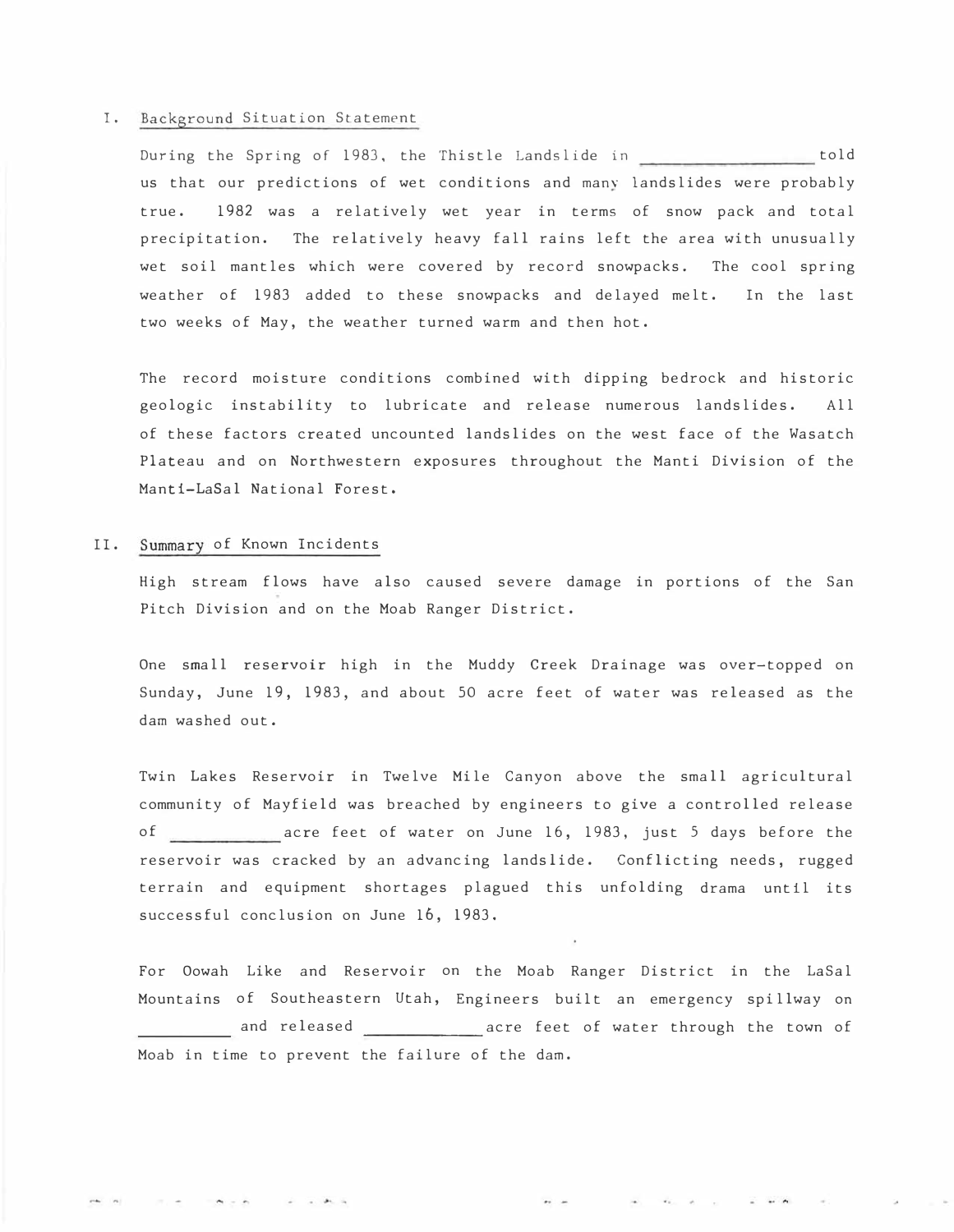The Thistle Landslide in the early spring of 1983 cut off the major transportation corridor to Southeastern Utah, and to the San Pitch River Valley. U. S. Highway 6, a major east west highway, was cut. The Rio Grand Railroad, the only east west railroad connecting Southeastern Utah with the center of the state, was cut. U. S. Highway 89 an important north south arterial was cut.

The State Highway 31 from Fairview to Huntington which provides commutor access to the mining and power industries were cut by landslides during the week of Memorial Day.

Alternate gravel and dirt roads over the Wasatch Plateau were cut by landslides and blocked by heavy snows.

Landslides threatened the Municipal Water Supplies of the community of Ephraim, Manti, Fairview, Sterling, and Mayfield.

The Municipal Water Supply for Levan has been cut off.

come to one do working the

High water has threatened the combined Municipal Water Supply for the communities of Cleveland, Lawrence, and Elmo in Emery County.

Huntington Reservoir-high in Huntington Canyon (about 9,000 feet elevation) which supplies irrigation and domestic water to communities downstream came within inches of over-topping and hours of failing. Last minute efforts by irrigation company officials and State and Forest Service Engineers corrected the problems with the outlet works and spillway and completed necessary repairs of the dam structure.

Irrigation water supplies and diversion works have been threatened or washedout for the farms, depending on supplies from Twelve Mile Canyon, Six Mile Canyon, Manti Canyon, Spring City Creek, Ephraim Canyon, Fairview Canyon, Oaks Creeks, Pigeon Creek, Deep Creek, and Chicken Creeks are threatened by high water, landslides, sediment, and debris. Numerous irrigation diversion systems have been washed-out.

2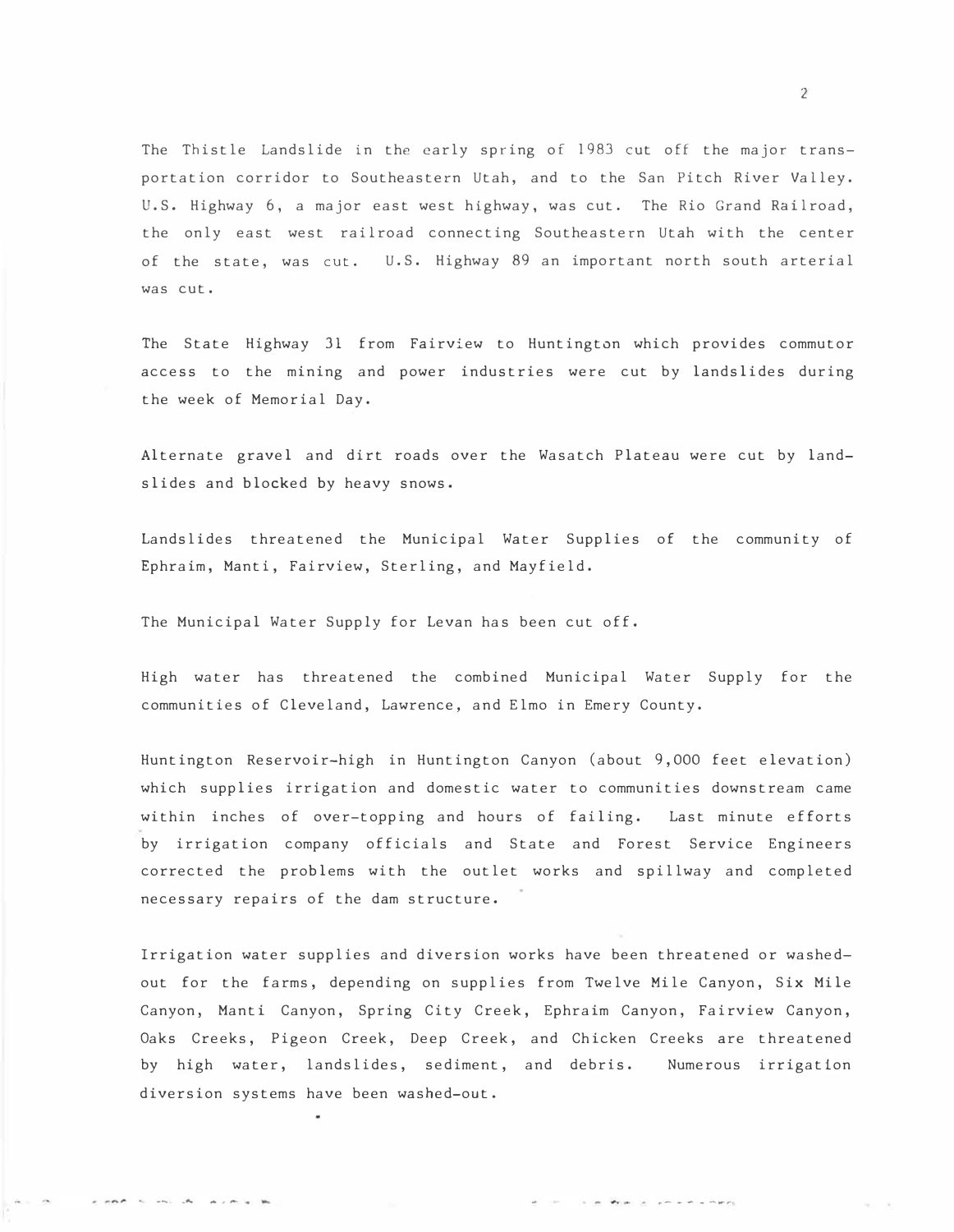All transportation routes across the Manti Division for recreation, commerce, and Resource Management have been severely impacted.

The snow is still melting. The landslides are still moving. The streams are still very high.

All of these situations and more have been stratified into comprehensible sizes that we have called incidents. So far, we have identified 19 incidents listed below. The list continues to grew as the snow pack melts, and new landslides are triggered or discovered.

The list of incidents on the Hanti-LaSal National Forest due to the high water from snow melt and associated landslides and mud flows in the Spring of 1983 is given in Table 1.

' .

..... \_\_ ...... -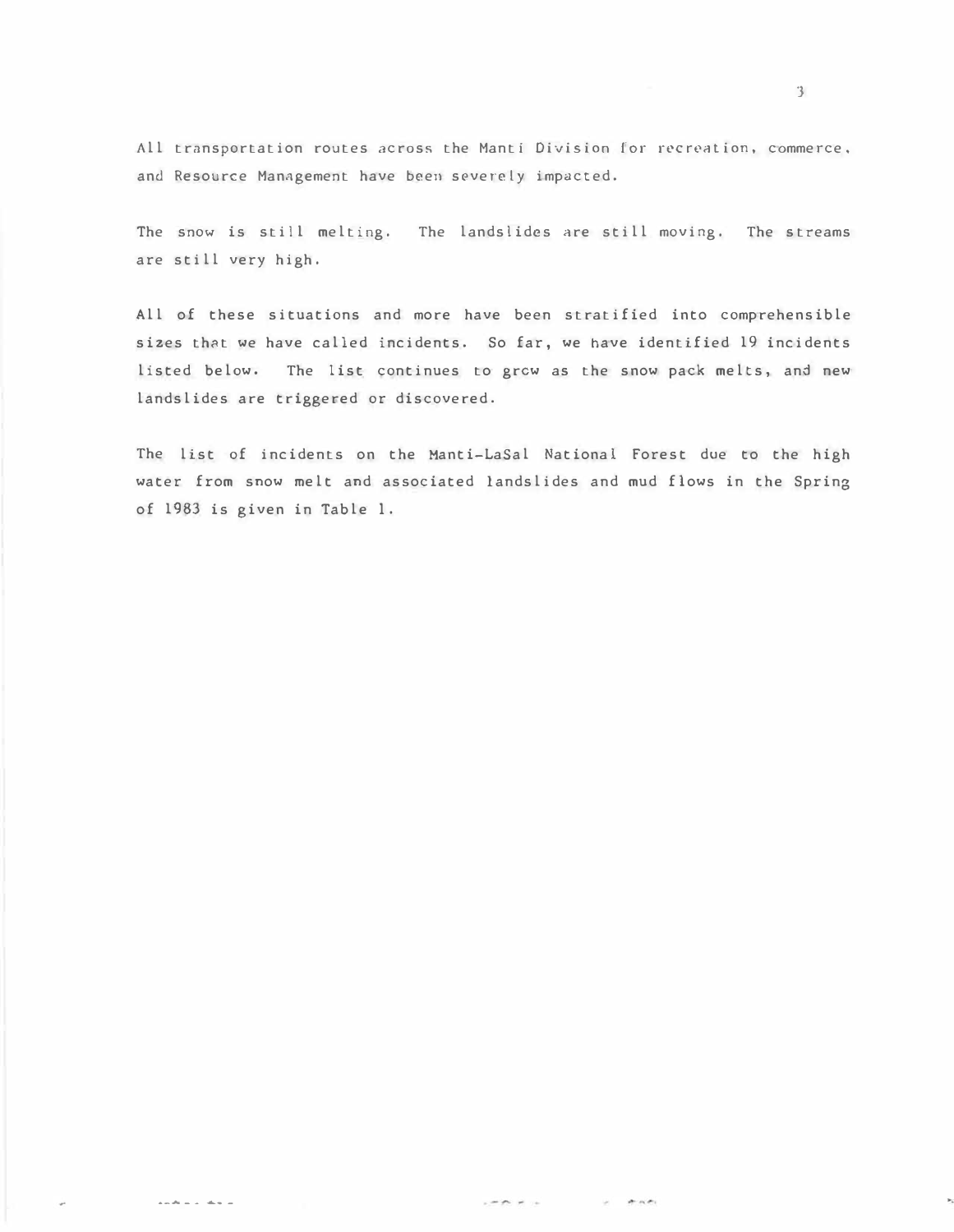## Table 1.

High water, Landslides, and Mud Flow incidents on the Manti-LaSal National Forest. Spring 1983. As of June 23, 19R3.

### Incidents

- 1. Ephraim Canyon
- 2. Manti Canyon
- 3. Six Mile Canyon
- 4. Twelve Mile Canyon
- 5. Deep Creek above Levan
- 6. Little Clear Creek Dairy Fork Road
- 7. Fairview Canyon
- 8. Oowah
- 9. Huntington Canyon
- 10. Thistle Landslide
- 11. Skyline Drive Tucker
- 12. Skyline Drive Towhead
- 13. Dry Creek
- 15. Chicken Creek near Levan Water System

 $\sim$  100  $\mu$ 

 $\Delta\Gamma$ 

 $\sim$ 

 $\label{eq:10} \alpha \quad \text{and} \quad \alpha \quad \text{and} \quad \alpha$ 

- 16. Pidgeon Creek
- 17. Maple Canyon
- 18. Bush Reservoir in Muddy Creek

 $\sim 100$ 

19. Joe's Valley

 $\mathbf{A} + \mathbf{A} + \mathbf{A}$ 

e.

 $\mathbf{a}_1$  ,  $\mathbf{a}_2$  ,  $\mathbf{a}_3$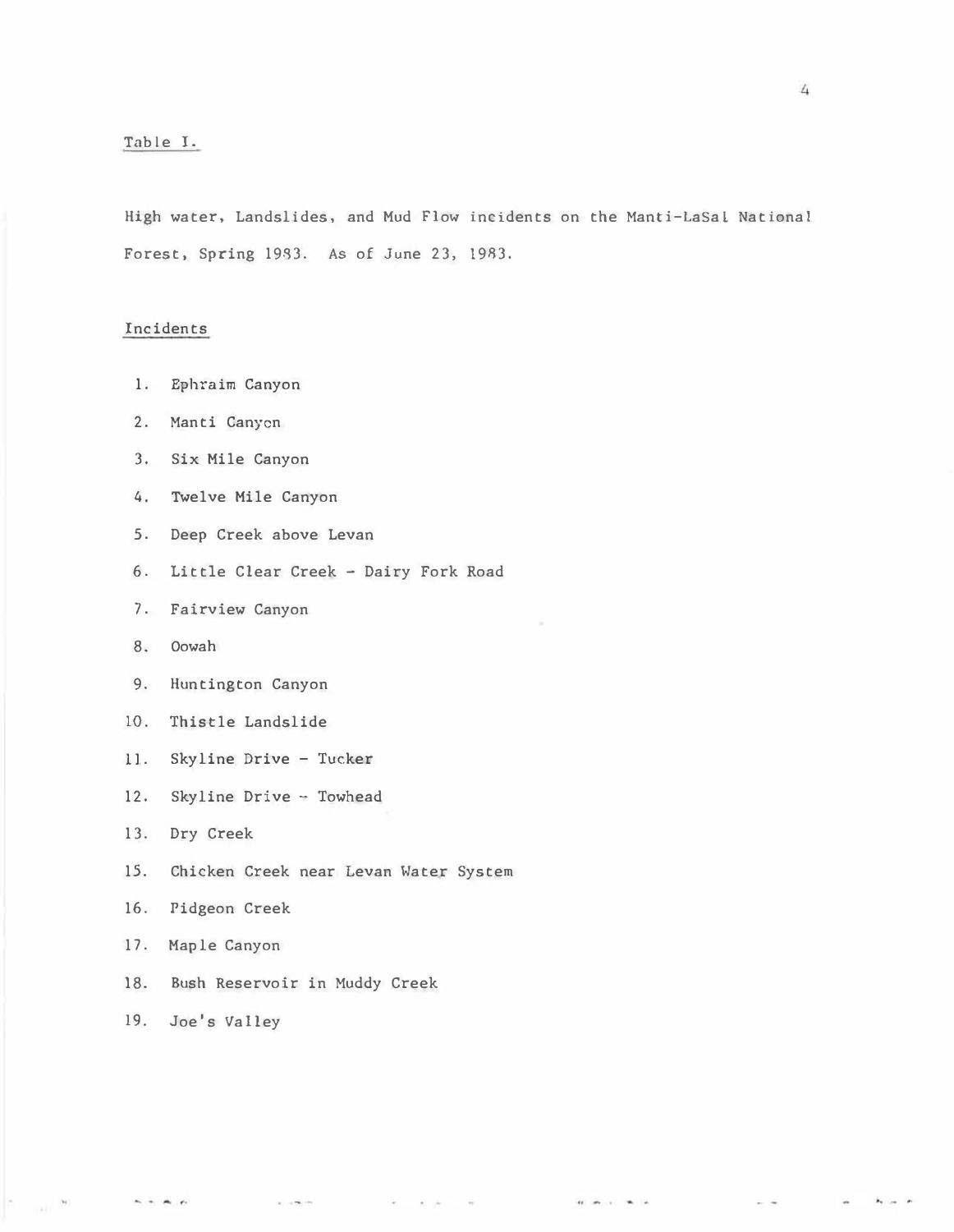Based on the Regional Office advice of June 6, 1983 Computer message 169 (Table 2) we classify these incidents according to the catergories shown in Table 3.

Table 2.

 $\mathcal{C} \rightarrow \mathcal{C}$  . As in (

Hazard categories (R.O. message 169 June 6, 1983).

Category 1 - Life, health, safety; high-value property and/or danger to life. (Potential 403 projects)

Emer Rehab. Ar natured disasters

Category 2 - Non-403 that has potential to impair other property values and impairment of necessary resource activities and targets.

Category 3 - Damage that may impair other resource values over time.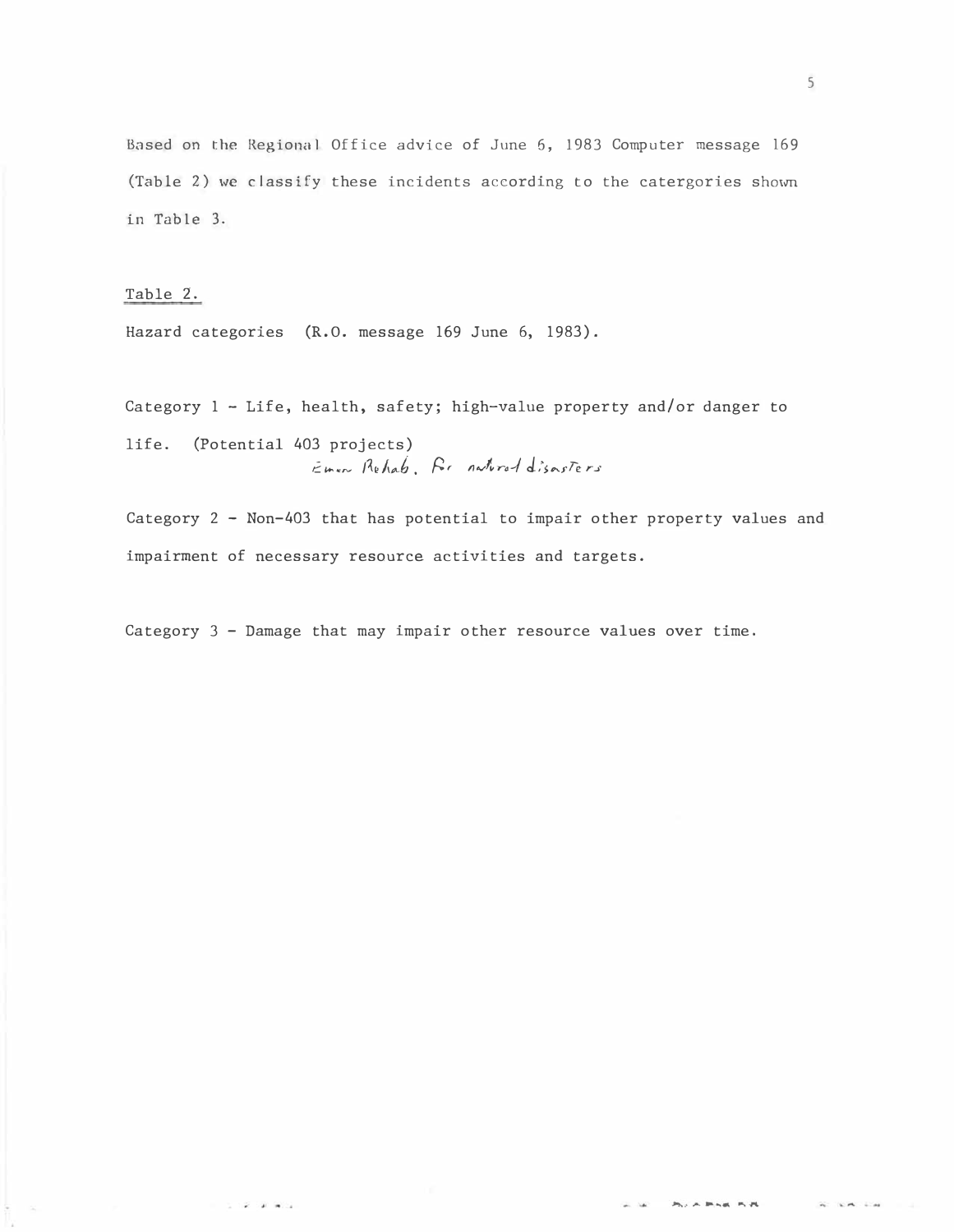# Table 3

| Incident       | Category       | Incident   | Category       |
|----------------|----------------|------------|----------------|
| $\,1$          | $\mathbf 1$    | $\sqrt{2}$ | $\mathbf 1$    |
| $\mathfrak{Z}$ | $\sqrt{2}$     | 4          | $\,1$          |
| 5              | $\overline{2}$ | 6          | $\sqrt{2}$     |
| $\overline{7}$ | $\,1$          | 8          | $\overline{2}$ |
| $\mathsf 9$    | $\,1$          | $10\,$     | $\mathbf{2}$   |
| $1\,1$         | $\overline{2}$ | $12$       | $\mathbf{2}$   |
| $13\,$         | $\overline{2}$ | $14$       | $\mathbf{2}$   |
| 15             | $\,1$          | $16\,$     | $\overline{2}$ |
| $17\,$         | $\overline{2}$ | $1\,8$     | $\sqrt{2}$     |
| 19             | $2$ or $3$     |            |                |

# Incident Classification by Category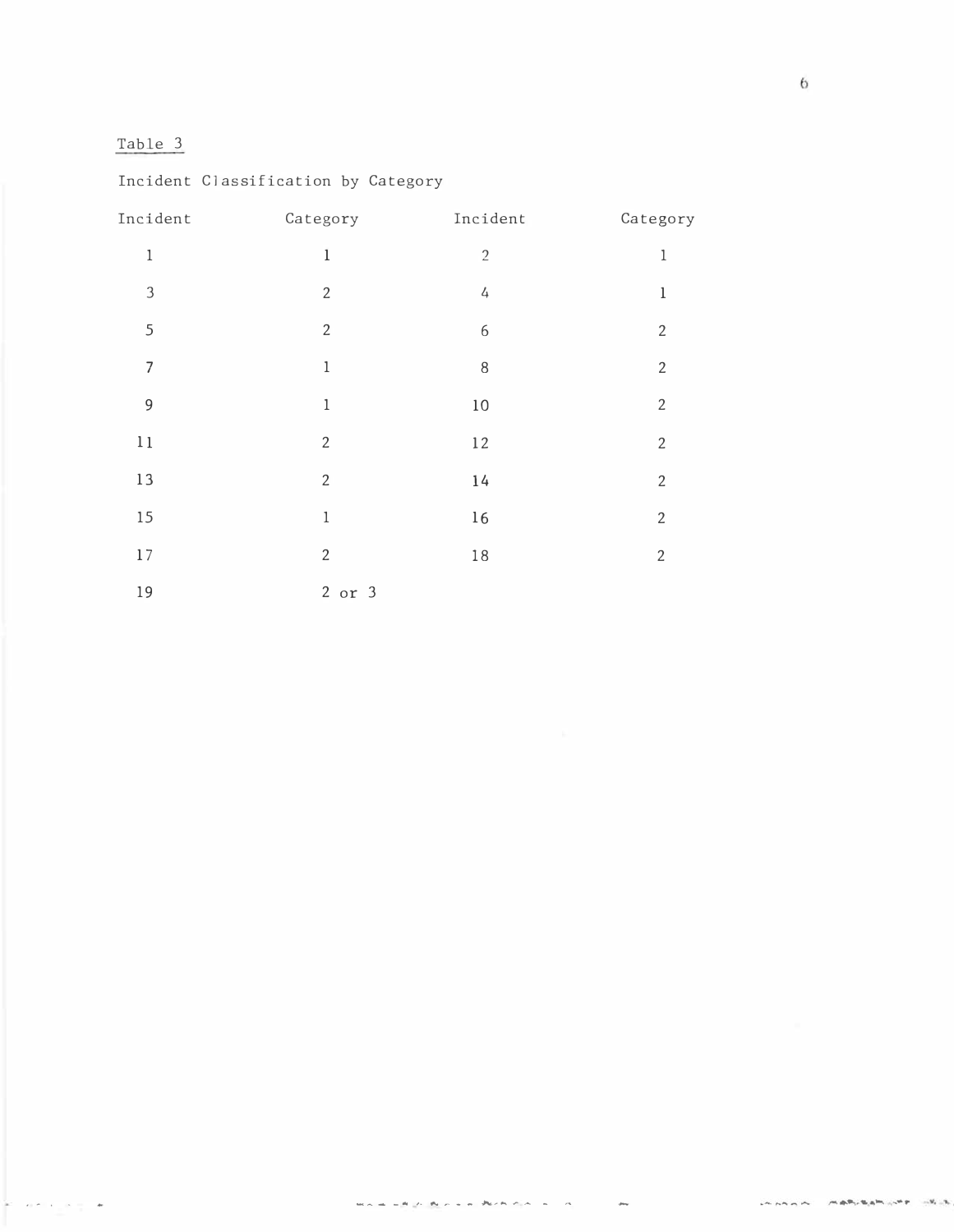#### III. Preliminary Damage Assessments by Resource

## A. Wildlife

Damages to fish habitats and wildlife migration routes may have occurred. Access for hunting and fishing will be severely curtailed.

## B. Fire

Access problems will affect fire detection, control and logistics. The increased use of helicopters for all phases of the fire operations will increase costs.

#### c. Minerals

Mineral leasing, exploration, and development activities will be affected by loss of access. The servicing of leases, permits, and applications will be difficult because of loss of access. Helicopters may replace the use of surface access for project evaluations with a significant increase in costs.

#### D. Recreation

Recreation losses include one campground obliterated and several miles of trails cut. Access for dispersed recreation is extremely limited.

Access for fuelwood gathering has been severely impacted.

Ongoing and planned timber sales may be delayed because of loss of access.

#### E. Transportation

 $\mathbf{w}_1 = \ldots = \mathbf{w}_{n+1} + \ldots$ 

 $\sim$ 

Damages of several types are occurring and will continue to occur over the next several weeks and years. Damage to the transportation system is being monitored and reported in preparation for funding through the ERFO system. Damage to facilities are being monitored and reported through Engineering in accordance with the instructions from the Regional Office. Information about damage to other resources are being collected by incident and assembled in the S.O. Only preliminary reports have